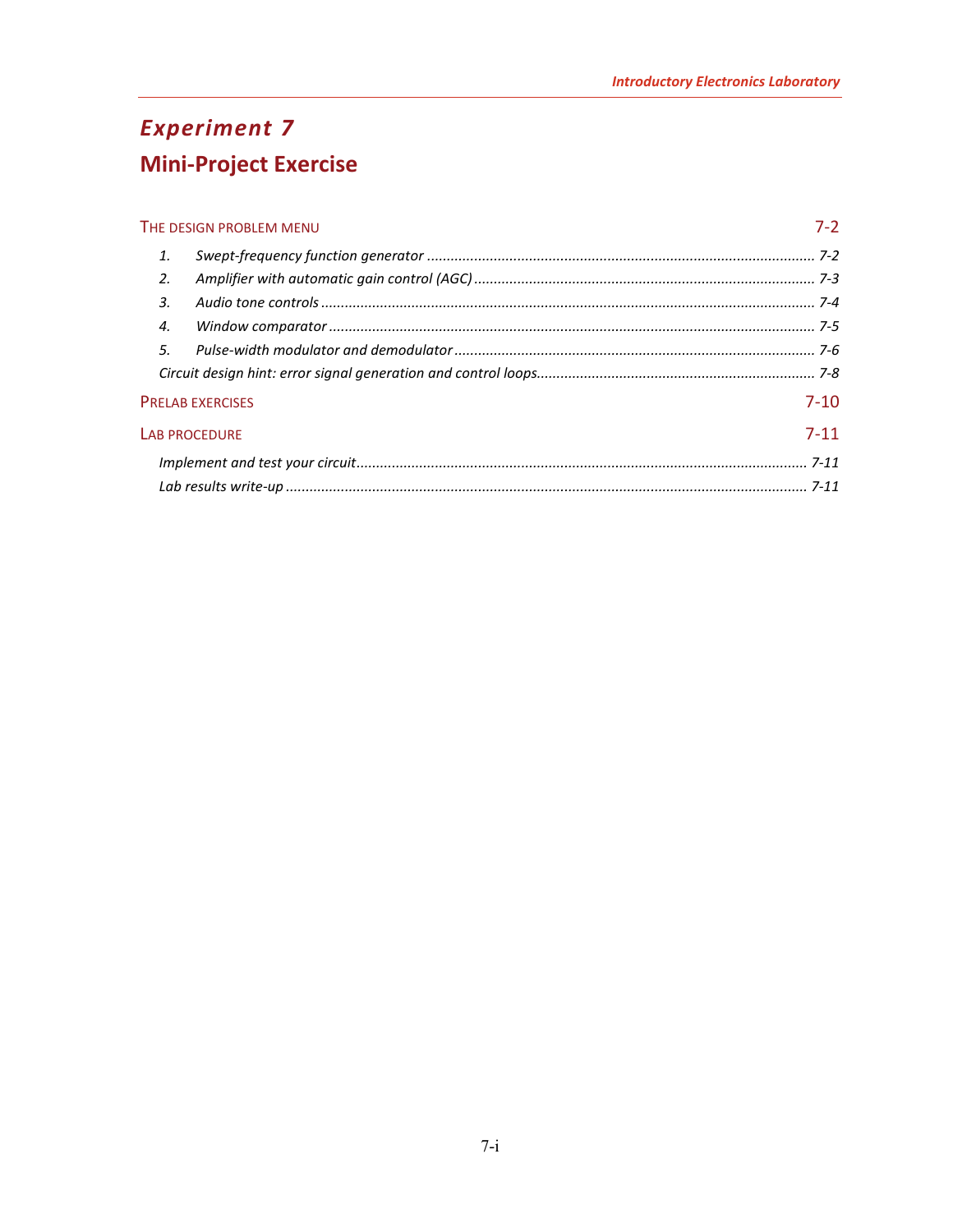Copyright © Frank Rice 2013, 2014 Pasadena, CA, USA All rights reserved.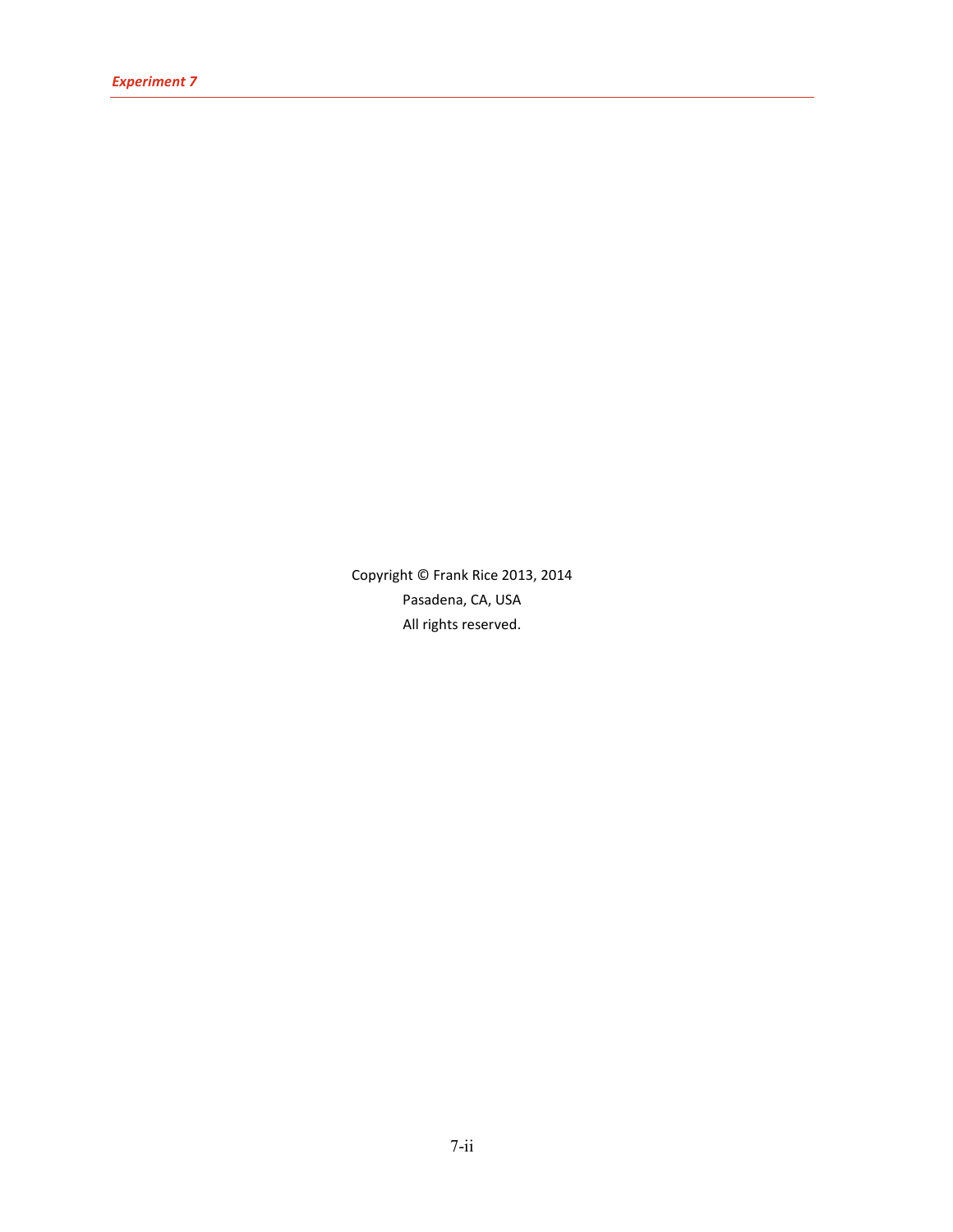## <span id="page-2-0"></span>*Experiment 7* **Mini-Project Exercise**

Now it's time to apply what you've learned and attempt to design a circuit to perform some assigned function. What follows is a "menu" of design problems; your Prelab exercise will be to design a circuit to accomplish the task assignment you've chosen from the menu. During your lab period you will assemble and test your circuit, making any slight adjustments required for the circuit to be a success. You will demonstrate your circuit's performance at the end of the lab session, and you will provide a more detailed description of its performance in your lab write-up.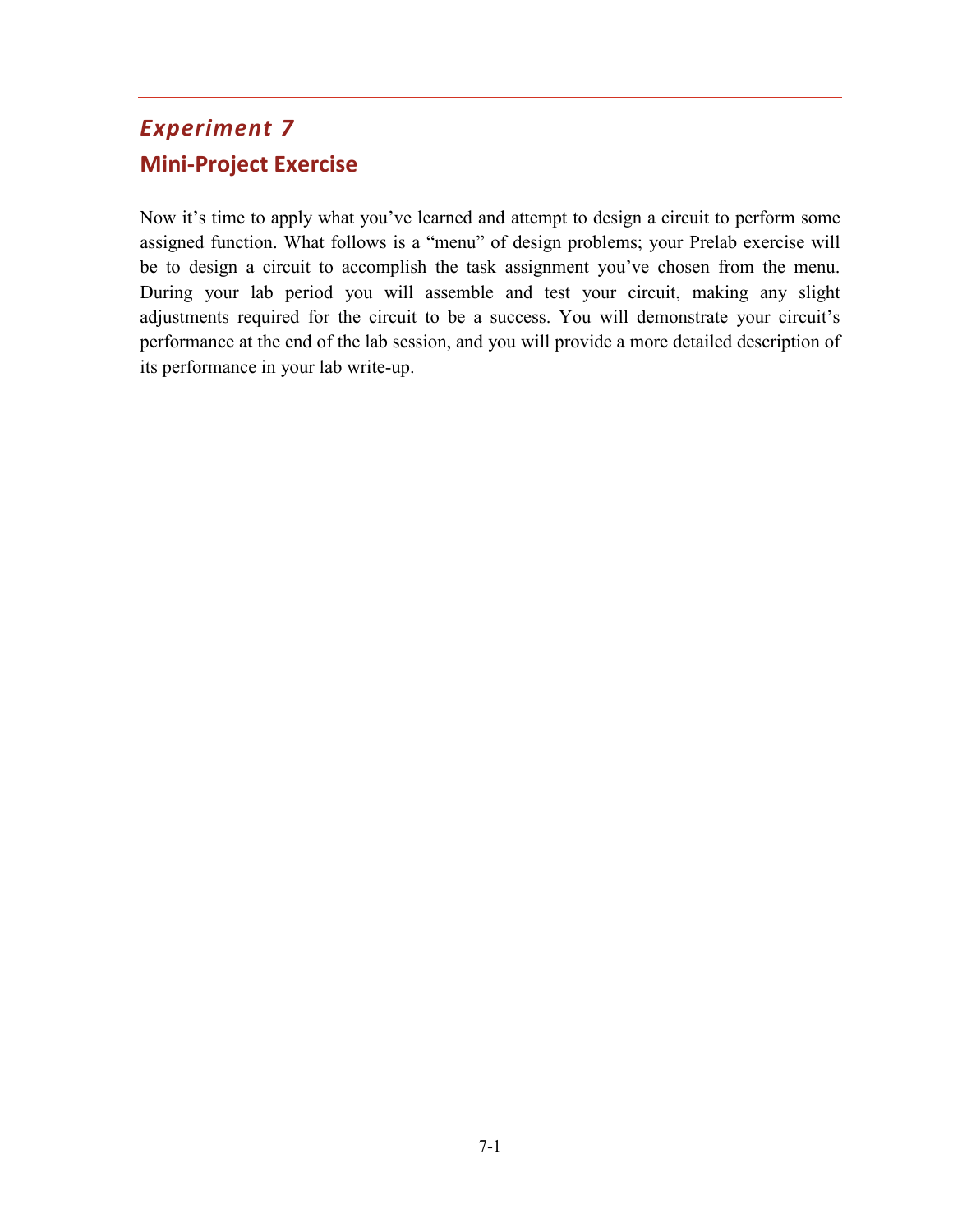#### **THE DESIGN PROBLEM MENU**

<span id="page-3-0"></span>Here they are! Each subsection here will provide a performance specification for an application whose circuit must be designed (with all component values assigned) which will satisfy the performance requirements. Examine them all, and then pick one to do for your lab.

## <span id="page-3-1"></span>*1. Swept-frequency function generator*

Implement a function generator (square and triangle outputs) that has an output frequency which increases linearly through a factor of ten, then rapidly resets to the original lower frequency, and then starts the linear increase again, repeating this process indefinitely. The circuit must also generate a "sync" signal which is high while the output frequency is sweeping upward and low which the frequency is being reset to its starting value (see [Figure](#page-3-2)  [7-1\)](#page-3-2).



**sweeping up through a 10-fold frequency range and then rapidly resetting to its original frequency and repeating (triangle output shown, but a sweeping square output should be available as well). Bottom trace: the accompanying "sync" signal which could be used to synchronize an oscilloscope to the output sweep.**

<span id="page-3-2"></span>Circuit specification details:

- 1. Both triangle and square outputs should be available, and their peak-to-peak amplitudes should be somewhere in the 2V to 10V range (these need not be adjustable, and the two output amplitudes need not match).
- 2. The sweep must cover a factor of ten in output frequency, frequency must increase linearly, and the sweep should take 1 to 2 seconds to complete. The starting (lowest) frequency of the sweep should be  $\sim 100$  Hz.
- 3. The time required for the circuit to reset its output frequency to its lowest value and begin another sweep should be  $\ll 1$  second.
- 4. The "sync" output must be 4.5–5.0V when *high* (during each sweep) and 0.0–0.4V when *low* (while frequency is resetting for another sweep).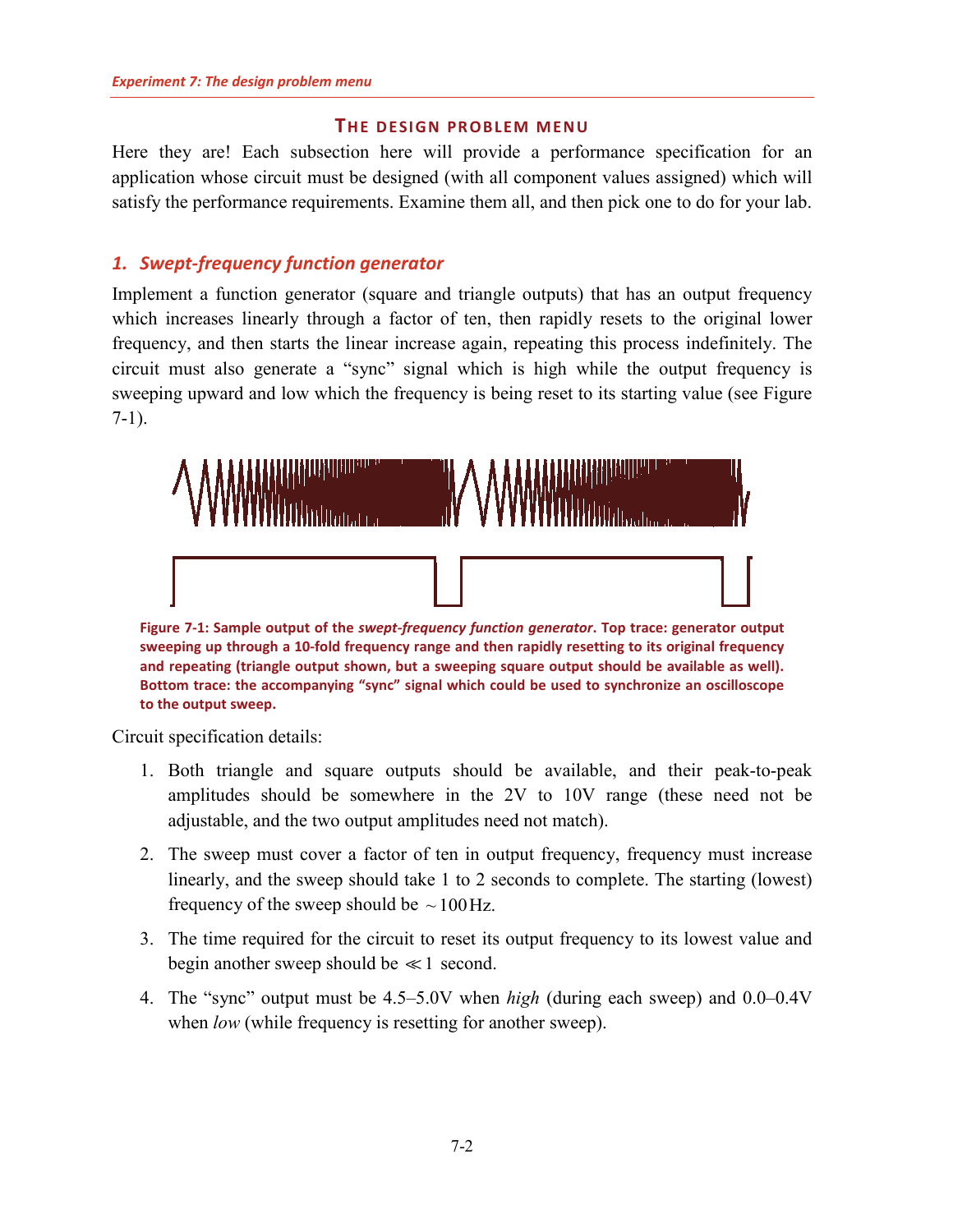#### <span id="page-4-0"></span>*2. Amplifier with automatic gain control (AGC)*

Implement an amplifier with a gain which is continuously, automatically adjusted so that its mean-square output voltage matches a control input DC voltage:

$$
\overline{V_{out}^2}/10V = V_{control}
$$

The amplifier's gain should be adjusted slowly, taking a few seconds to settle to a new gain following a change in the input signal amplitude or a change in the control voltage setting. Similarly, the time over which the amplifier's output is averaged should be on the order of a few seconds. Otherwise, the frequency response of the amplifier should cover the *audio* range: 20Hz to 20kHz.

The resulting behavior of the circuit is that it should amplify a voice or music input signal without distortion, but the gain will be such that the output will always have the same average power (over intervals of a few seconds) regardless of the input signal power (this behavior is called *automatic gain control* or *AGC*).

Circuit specification details:

- 1. A nominal input voltage of 8V peak-to-peak should be near the middle of the input voltage range for effective operation of the *AGC* amplifier.
- 2. The *AGC* should be effective over a range of about a factor of 5 variation in the mean squared input voltage (about a factor of 2 or 3 in the input peak-to-peak amplitude).
- 3. The range of  $V_{control}$  for effective circuit operation should be around 3V to 5V.
- 4. The time constant both for averaging the squared output voltage and for adjusting the circuit gain should be 3sec to 5sec.
- 5. The *AGC*'s input impedance should be at least 100kΩ.

Note and hint: the most effective approach to solve this problem is to generate an error signal proportional to:

$$
V_{control} - \left(\overline{V_{out}^2}/10V\right)
$$

and then use this error signal to control the gain of the amplifier which generates  $V_{out}$ . See the section *[Circuit design hint: error signal generation and control loops](#page-9-0)* for some comments about error signals and their uses in control loops such as the one needed for this circuit.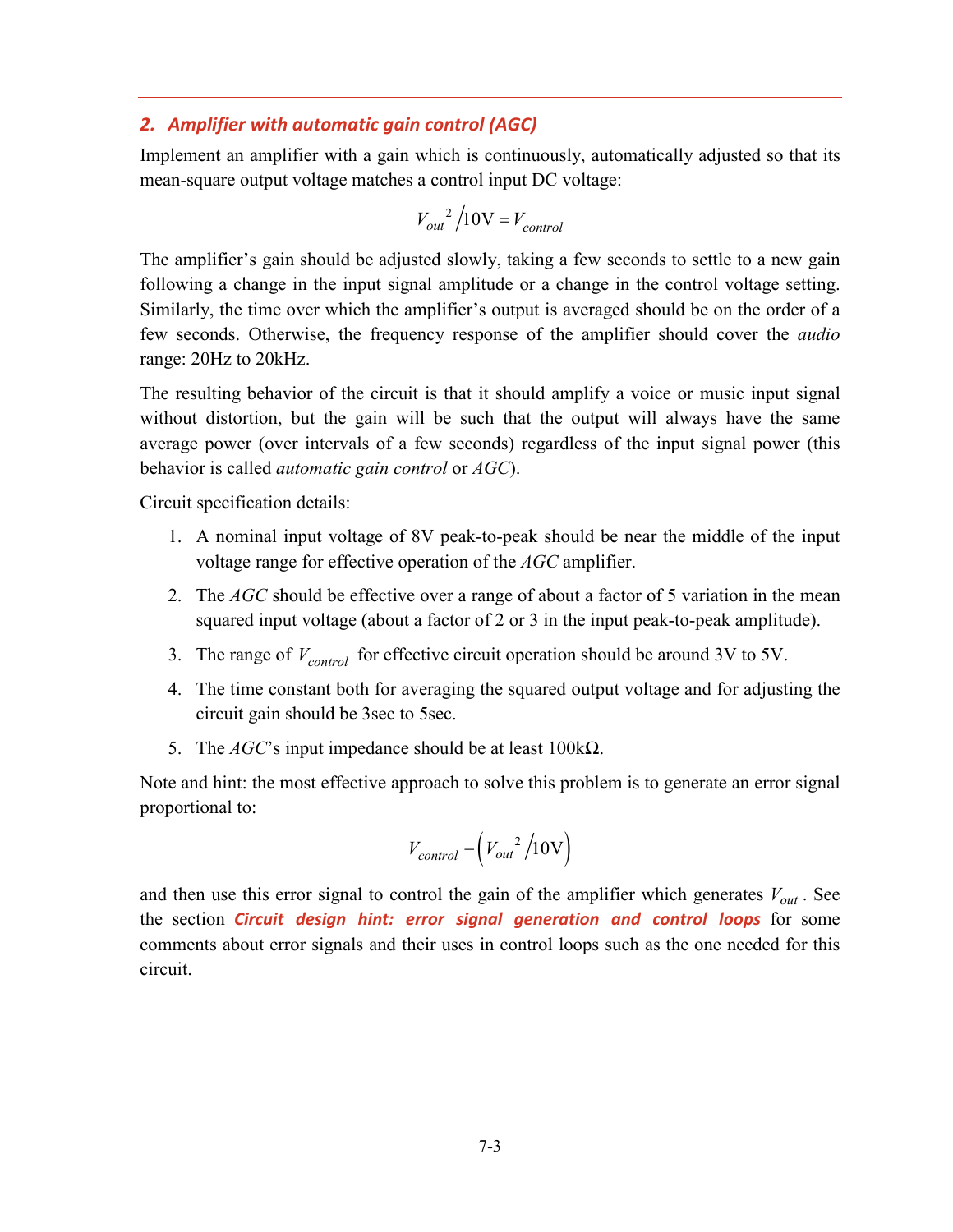#### <span id="page-5-0"></span>*3. Audio tone controls*

Consider the circuit shown below, an inverting amplifier whose gain is adjustable by changing the potentiometer wiper position. Moving the wiper through its range would result in an inverting gain range of  $1/11 < -G < 11$ ; with the wiper in its center position the gain would be −1 (you should make sure you agree with these numbers).



<span id="page-5-2"></span>**Figure 7-2: Inverting amplifier with an adjustable gain. With the potentiometer wiper all the way to the left, the gain would be −22k/2k = −11; wiper all the way to the right would result in a gain of −2k/22k = −1/11. This circuit will form the basis of a tone control; adding capacitors in strategic spots could make the gain adjustment only affect a subset of frequencies in the input signal.**

By cleverly adding a couple of capacitors to this basic circuit (and maybe another resistor or two, you could use the resulting *RC* filtering to restrict the action of the potentiometer gain adjustment to only a certain range of frequencies, while for other frequencies the gain would stay at −1, independent of the wiper position. If the circuit is to be used at *audio* frequencies (20Hz to 20kHz), then the result is a tone control (e.g. *Bass* or *Treble*). An example of the frequency response of a modified circuit for a bass control is shown in [Figure 7-3.](#page-5-1)



<span id="page-5-1"></span>**Figure 7-3: An example of a** *Bass* **(low frequency)** *tone control* **based on the circuit of [Figure 7-2](#page-5-2) with two capacitors added to restrict the action of the potentiometer to only affect a range of**  frequencies. For a typical bass tone control,  $f_{RC}$  would be 220Hz or so. A Treble control would be designed to affect frequencies above an  $f_{RC}$  of about 1800Hz. The curves shown are for *full boost* **and** *full cut***, 30%** *boost* **and** *cut***, and potentiometer centered (no effect on the frequency response).**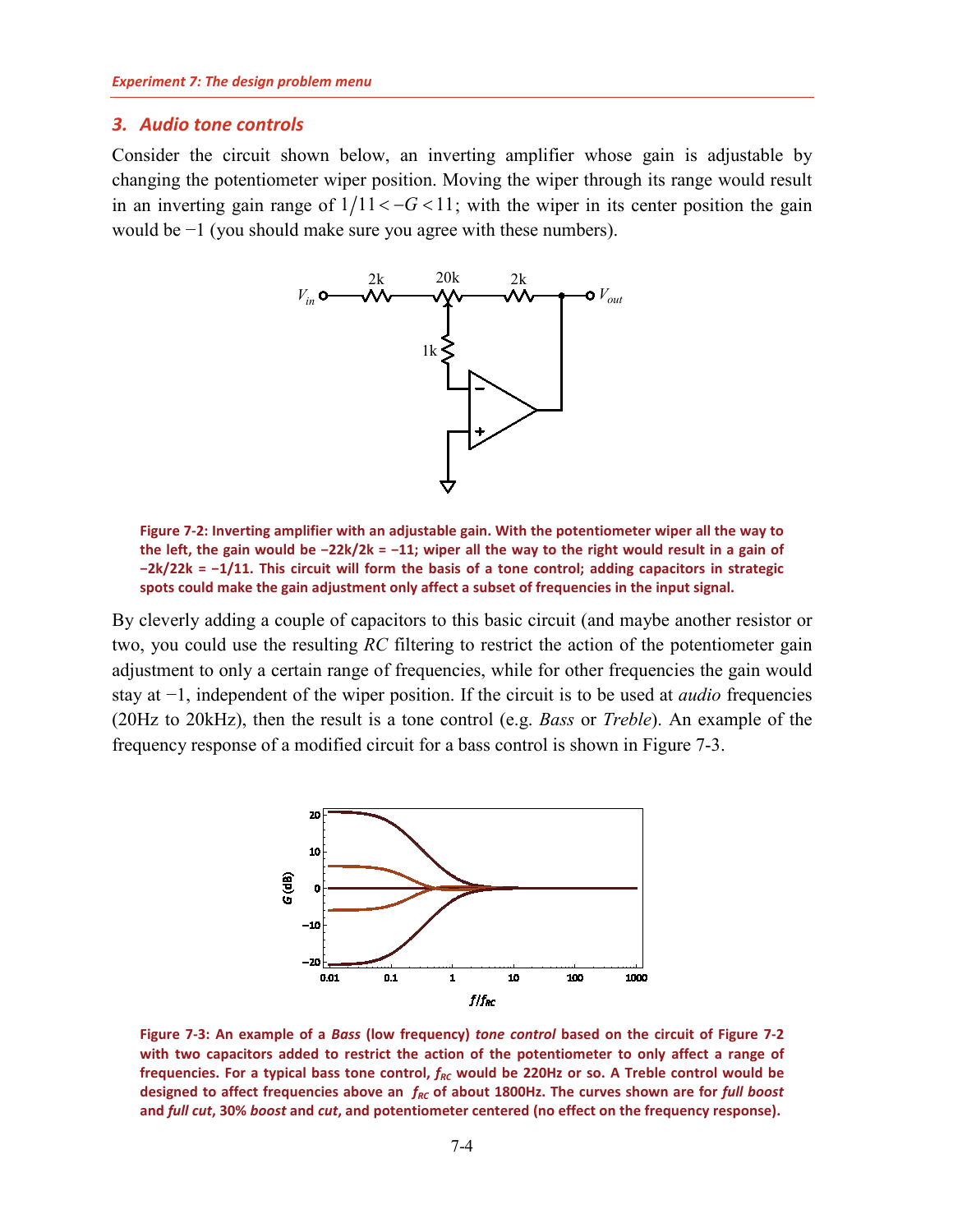Your design task is to develop modifications to the circuit in [Figure 7-2](#page-5-2) to create a bass tone control or a treble tone control. A truly clever circuit could incorporate potentiometers for both functions into a single op-amp inverting amplifier circuit. The gain of the circuit when the potentiometer wiper is centered should be −1 at all frequencies in the audio range specified above. If you attempt a design which incorporates both bass and treble control in a single amplifier, then you may find it wise to use different resistance values for the two potentiometers. In this case the available potentiometer values are 1k, 20k, and 100k.

#### <span id="page-6-0"></span>*4. Window comparator*

Design a comparator-type circuit which outputs a *high* level while its analog input signal lies between two adjustable threshold voltages (an *upper* and a *lower* threshold, which define the comparator's *window*), and outputs a *low* level when the analog input signal voltage lies outside the voltage window defined by the two thresholds.

The comparator should also respond to a *gate* input such that it will only output a high level signal in response to the analog input voltage level *while the gate input is high*; otherwise the output will remain low even if the analog input signal is within the comparator's voltage window. This gate input should have two additional features: it should incorporate hysteresis (implement using a Schmitt trigger), and it should act as though the gate were always high (the gate is *open*) if no external signal is attached to the circuit's gate input.



<span id="page-6-1"></span>**Figure 7-4: Sample** *window comparator* **behavior. The comparator's output is active only while its**  *Gate* **input is high (or disconnected). When active, the comparator's output is high whenever its analog input signal voltage falls within the window defined by two adjustable thresholds,** *Vlower* **and**  *Vupper***.**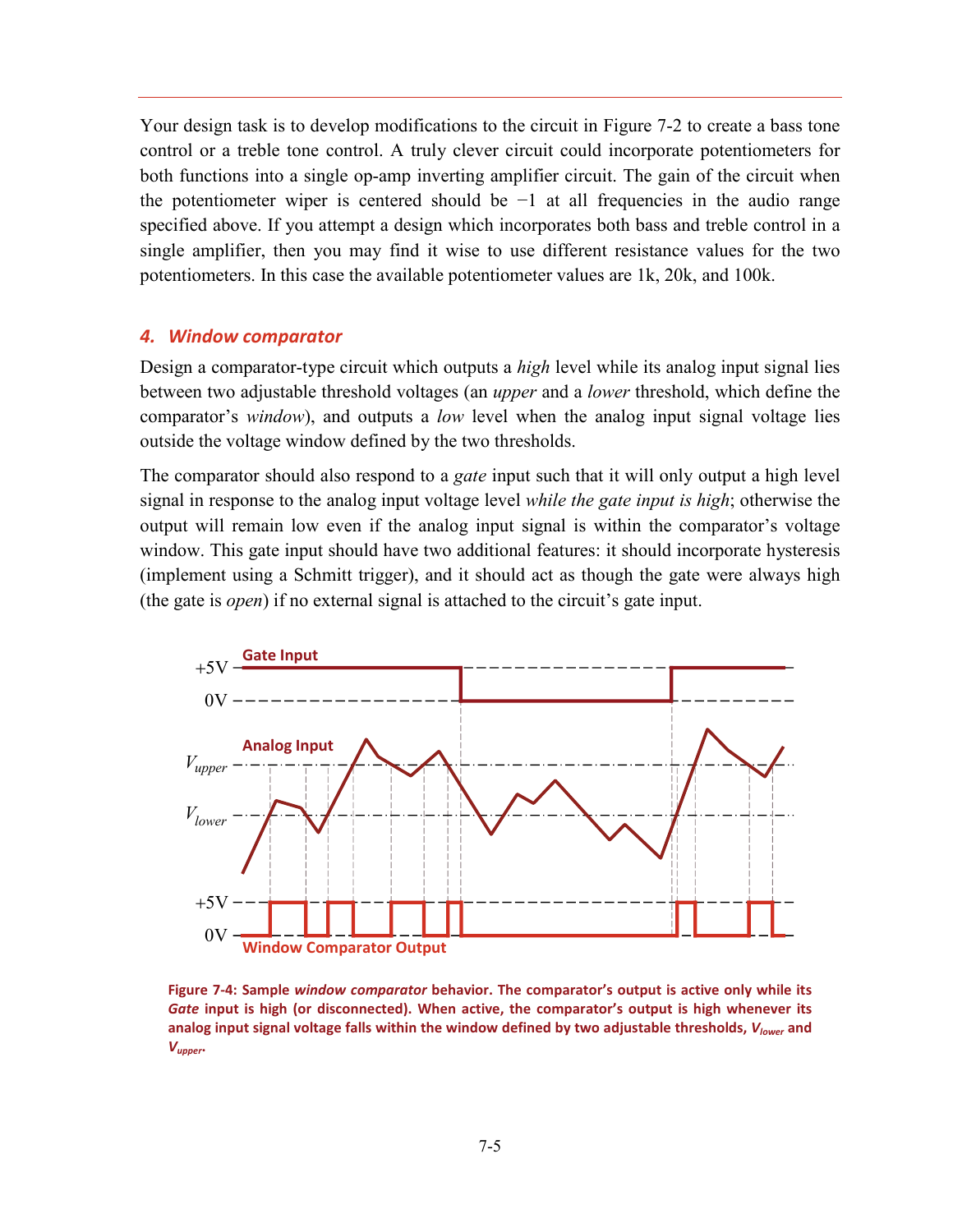Circuit specification details:

- 1. The valid analog signal input range should be at least −10V to +10V. The upper and lower thresholds should be adjustable to any two voltages within this range.
- 2. The comparator output must be 4.5–5.0V when *high* and 0.0–0.4V when *low*.
- 3. The gate input should incorporate hysteresis on its input such that the gate signal must go above +2V when going from *low* to *high* (to enable the comparator output), and it must go below +1V when going from *high* to *low* (to disable the comparator output).
- 4. The valid gate input voltage range should be at least −10V to +10V, but the hysteresis thresholds described above will determine what voltage levels define a high and low gate input (the 0V and +5V levels for the gate input shown in [Figure 7-4](#page-6-1) would meet the hysteresis threshold requirements, but are not mandatory).
- 5. Both the analog and gate inputs should have an input impedance of at least  $100k\Omega$ .

## <span id="page-7-0"></span>*5. Pulse-width modulator and demodulator*

Design a circuit which will accept an input signal and use its instantaneous voltage value to control the *duty cycle* (symmetry) of a high-frequency square-wave signal generated by your circuit. The duty cycle should be 50% when the input signal is 0V; the duty cycle should increase toward 100% (output always high) as the input signal becomes more positive and decrease toward 0% (output always low) as the input signal becomes more negative. This variation in the duty cycle of a high-frequency square-wave in response to an input signal is called *pulse-width modulation* [\(Figure 7-5\)](#page-7-1).

You also must design a circuit which will accept a pulse-width modulated signal (such as the upper trace in the left-hand image in [Figure 7-5\)](#page-7-1) and *demodulate* it to reproduce the original



<span id="page-7-1"></span>**Figure 7-5:** *Pulse-width modulation***. Left: the input signal level (CH2, lower trace) controls the** *duty cycle* **of a high-frequency, square-wave** *carrier* **output signal (CH1, upper trace); the** *frequency* **of the carrier is not affected by the input signal. Right: the** *demodulated* **carrier signal (CH1, upper trace)** *recovers* **(reproduces) the original input signal (CH2, lower trace).**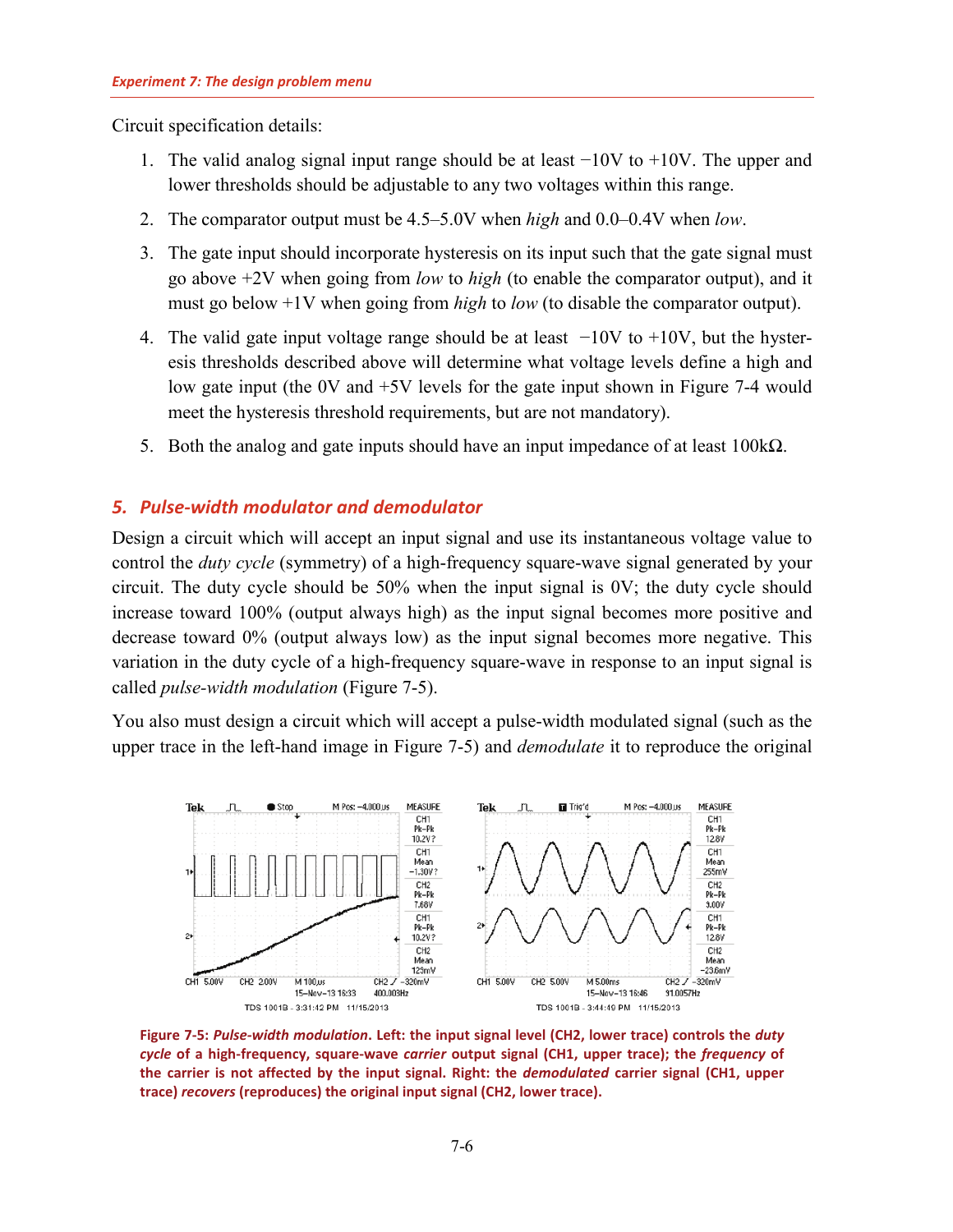input signal source (demodulated output shown in the upper trace of the right-hand image in [Figure 7-5\)](#page-7-1).

Circuit specification details:

- 1. The valid analog signal input range which will not *saturate* the modulated square wave (duty cycle reaches 100% or 0%) should be at least −8V to +8V.
- 2. The square-wave carrier frequency should not change as long as the input signal does not saturate it (see above requirement). Only the output duty cycle should change, not the output frequency.
- 3. The square wave frequency should be at a fixed value somewhere in the range of 20kHz to 80kHz.
- 4. The demodulated output should faithfully reproduce the input signal (not show significant distortion) for any input signal with a frequency of less than 1/20 of the carrier (square-wave) frequency and an amplitude of less than 90% of the saturation amplitude. A residual bit of the carrier frequency may show up in the demodulated output as a slight ripple in the output (less than 5%).

Note and hint: no multipliers, diodes, or transistors should be needed for this circuit; only opamps, resistors, and capacitors. The demodulator is particularly simple.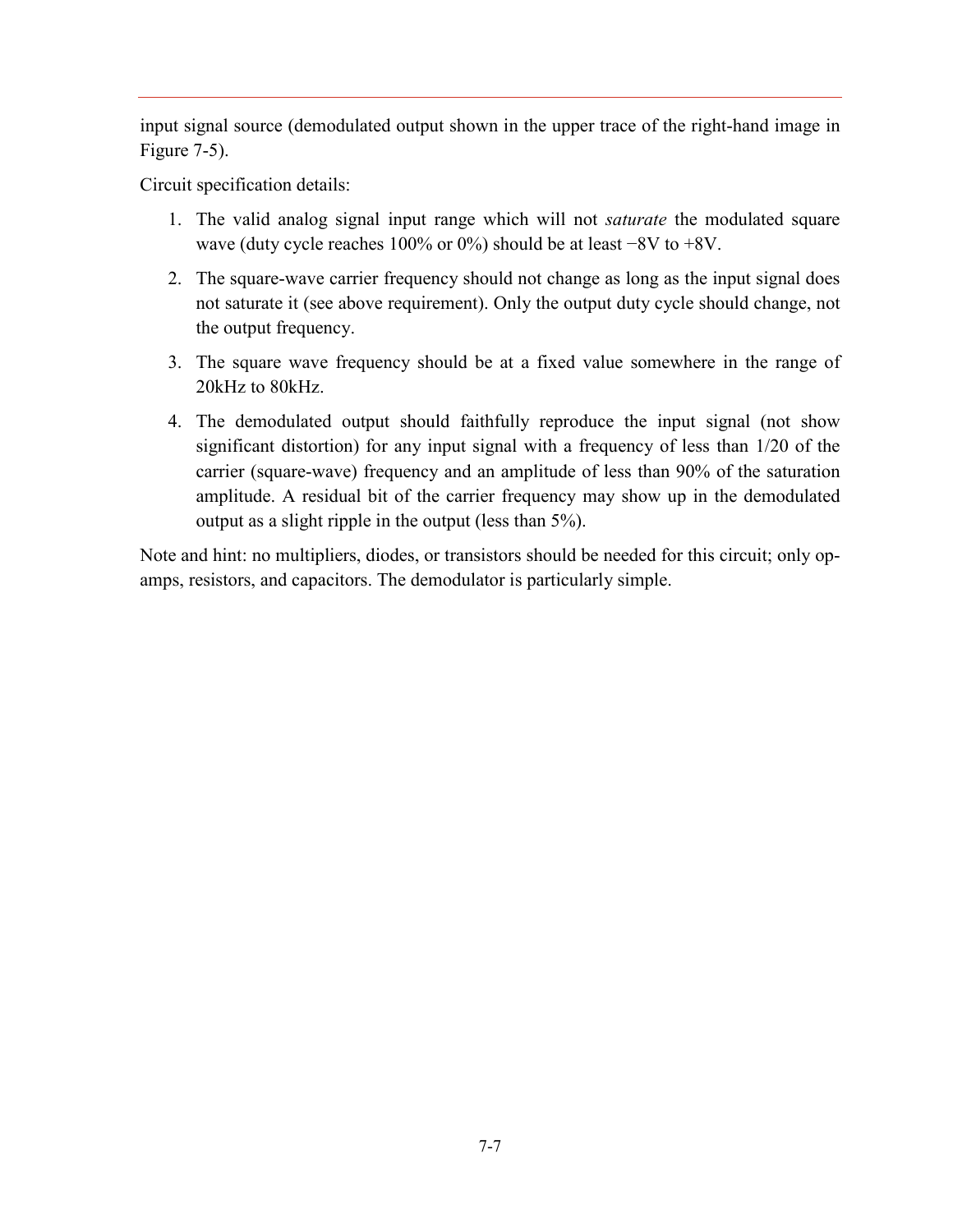## <span id="page-9-0"></span>*Circuit design hint: error signal generation and control loops*

A common circuit design problem, especially in such applications as industrial process control, automatic stability and guidance systems, or signal frequency or amplitude control, is to design a circuit so that some characteristic of a dynamic system output is automatically, quickly, and precisely adjusted by the circuit to match some value determined by an independent control parameter input to it. The field of study of the most effective way to implement systems to meet this requirement is part of the subject known as *control theory* (Caltech even offers an undergraduate minor in this subject: Control and Dynamical Systems). For example, the use of negative feedback to ensure that an op-amp's output is a linear function of its inputs is an implementation of a basic method studied by students of control theory.

Consider the abstract representation of a simple *control loop* shown in [Figure 7-6.](#page-9-1) The control loop continually monitors the system's output by comparing it to a control *set-point* input. The difference in the set-point and the circuit output values becomes the *error signal* which is used to generate a *control command* to adjust the system's behavior. The object of the loop is to drive the error signal toward 0 in a *prompt and well-controlled manner* until the error is acceptably small.



<span id="page-9-1"></span>**Figure 7-6: An abstract representation of a simple** *control loop***. The main circuit or process to be controlled produces some output which is a function of its inputs; this function is adjusted based on the value of the loop's** *circuit control signal***. The control loop monitors the circuit's output by comparing it to a** *set-point***; the difference in the set-point value and the circuit output becomes an**  *error signal***. The error signal is processed by amplifiers and filters to adjust the circuit control signal until the error signal becomes acceptably small.**

For the control loop to be effective, the error signal must be properly generated and carefully handled; even once it has succeeded in driving the error to a sufficiently small value, changes in the system's inputs, perturbations to and noise in the system itself, and changes in the set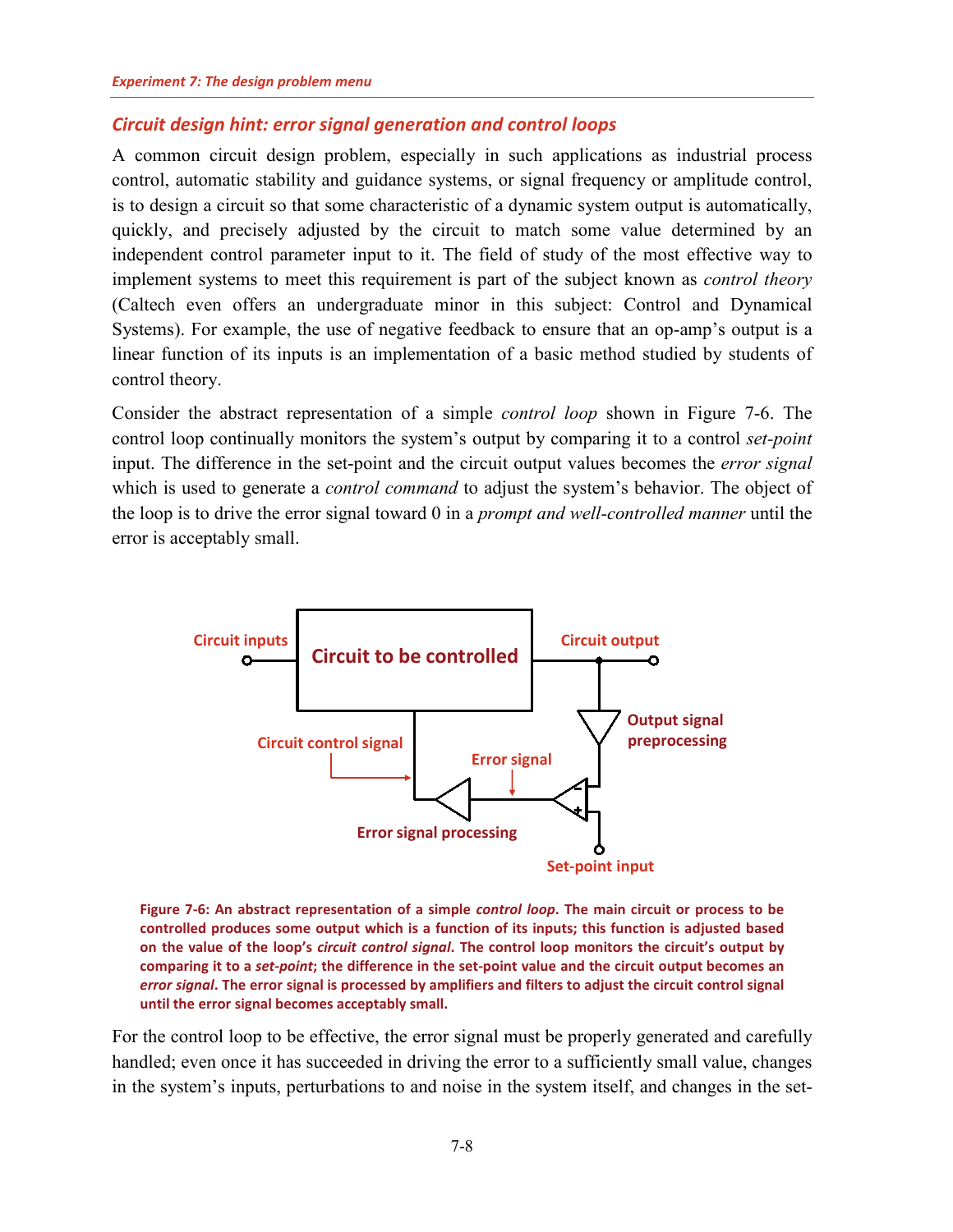point input value will require the control loop to continue to adjust the circuit control signal. The control loop may fail by: (1) generating control signals of insufficient range or quickness to reduce the error signal enough to control the circuit's output error; (2) commanding the system's adjustments in the wrong direction, so that the error grows rather than shrinks; or (3) overcorrecting the system by making adjustments which are too large and too slow, so that the error overshoots and oscillates about 0 rather than converging on 0 with time.

Avoiding these errors in the control loop design requires careful consideration of how you handle the error signal and control signal calculations. As shown in [Figure 7-6,](#page-9-1) some preprocessing of the circuit output monitor (such as scaling or filtering) may be required

before it is subtracted from the set-point value to generate an error signal. This error signal in turn may require significant amplification, filtering, and other signal processing actions in order to convert it into the control signal required to adjust the system's performance.

A common error signal processing system is called a *PID* loop, for *Proportional-Integral-Differential* control: the error signal is amplified, integrated, and differentiated by parallel op-amp circuits. These circuits' outputs are then added by a summing amplifier; the weight of each term in the sum is then adjusted to provide the best control loop response to changes in the system or the set-point [\(Figure 7-7\)](#page-10-0).



<span id="page-10-0"></span>**Figure 7-7: A PID operator circuit commonly used to process an error signal. The weights of the individual terms may be adjusted by selecting appropriate values for the input resistors in the final summing amplifier.**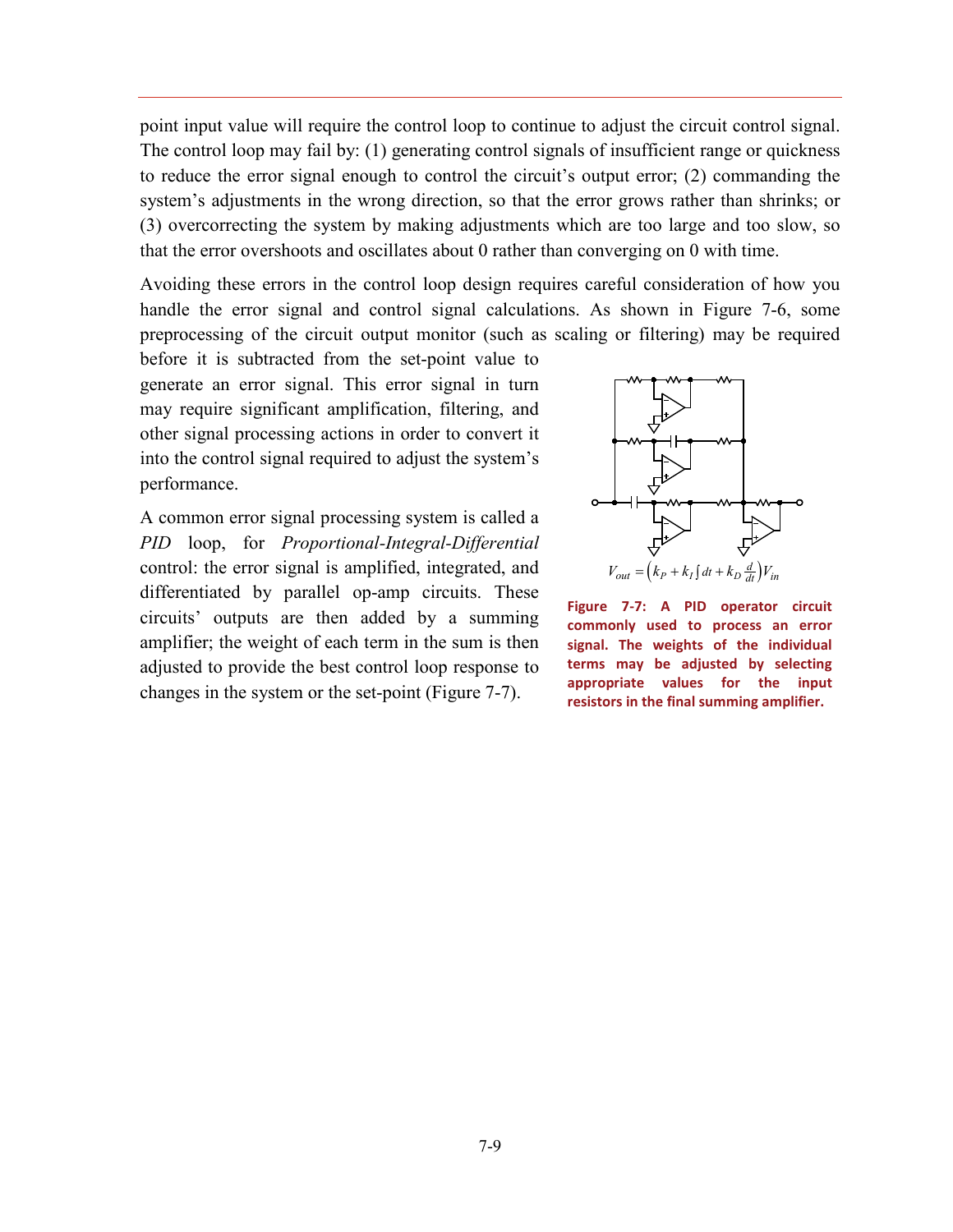## **PRELAB EXERCISES**

- <span id="page-11-0"></span>1. Carefully read the [Experiment 8](http://www.sophphx.caltech.edu/Physics_5/Experiment_8.pdf) notes, particularly the section titled **DEVELOPING THE SYSTEM DESIGN.** Come up with an idea for your final project and develop an initial performance specification for it. Draw a tentative system block diagram of the signal flow through your circuit and the operation each sub-circuit must perform. Use this to make a rough estimate of the numbers of op-amps, multipliers, timers, other ICs, and/or transistors you may need to complete the project.
- 2. Pick one of the design problems from the menu of choices presented and design a circuit that will perform that task. Provide a complete schematic with component values assigned, using only the types of op-amps, multipliers, and other circuit elements you've used in previous experiments, except that you may include potentiometers in your design to set the variable parameters the circuit may require (such as the audio tone control design task, or the adjustable thresholds in the window comparator design task).

*Available potentiometer values are 1k, 20k, and 100k*.